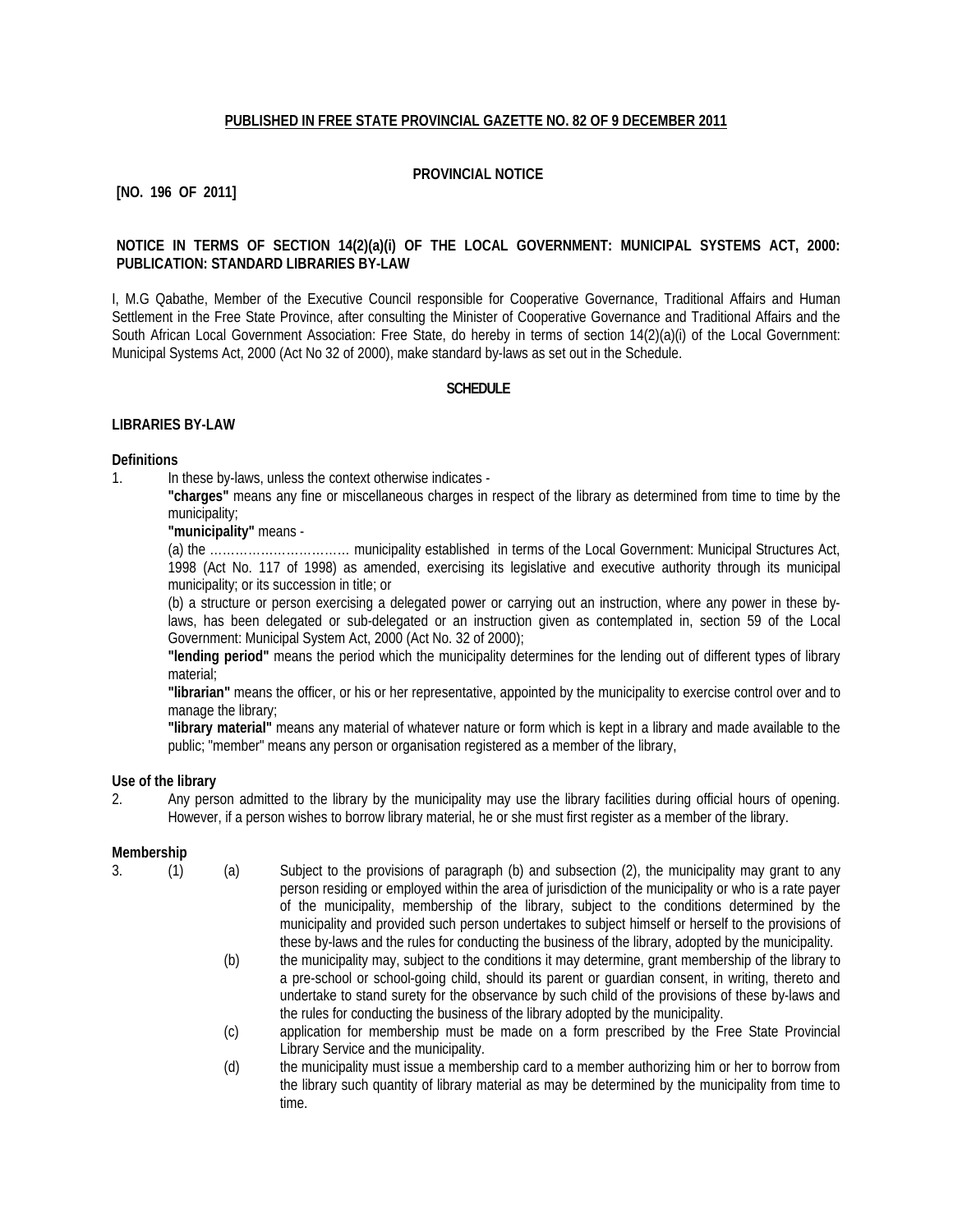- (e) a membership card must be valid from the date of issue thereof for a period as determined by the municipality from time to time. The membership of a person to whom such a membership card has been issued, lapses after such period, unless it be renewed.
- (f) to register as a member patrons must produce a letter of approval from their respective councillors, an identification book and /or birth certificate and proof of municipal services accounts.
- (g) the users must produce membership cards when entering libraries from time to time.
- (2) the municipality may grant membership of the library to a person residing outside its area of jurisdiction on conditions determined by the municipality from time to time.
- (3) a member desirous of terminating his or her membership of the library, must return his or her membership card to the librarian without delay, failing which he or she may be held responsible in terms of section 7 of all library material borrowed against such membership card.
- (4) when a member changes his or her address, he or she must notify the librarian, in writing, within seven days of such change of address.
- (5) (a) when a member's membership card gets lost, he or she must forthwith notify the librarian, in writing, and the librarian may, on payment of the prescribed charges, issue a duplicate of such membership card.
	- (b) should a lost membership card be found, the duplicate membership card issued in place thereof, must forthwith be returned to the librarian: Provided that any charges paid for such duplicate is not refundable to the member.
	- (c) if a member gives notice in terms of paragraph (a), such member must, notwithstanding the provisions of section 8 (1), not be liable in terms of the said section in respect of any library material borrowed against the lost membership card after the date of such notice.
- (6) a person residing for a period of less than three months in the area of jurisdiction of the municipality, may register as a visitor if-
	- (a) he or she applies for such registration on the form prescribed by the municipality: Provided that the required proof of identification and particulars as determined by the municipality, are submitted;
	- (b) he or she deposits with the librarian the prescribed deposit; and
	- (c) the municipality approves such application.
- (7) the deposit contemplated by subsection (6) (b) must be refunded to a member on application by him or her provided that if any member does not renew his or her membership card within a period of three months after the expiry of the period of validity, such deposit is forfeited to the municipality: Provided further that upon any such refunding or forfeiture, the registration of the member must be cancelled.
- (8) any person may, on behalf of any organisation or similar body, if duly authorised thereto by such organisation or body, apply on the form prescribed by the municipality for registration of such organisation or body as a member of the library.

## **Loan of library material**

- 4. (1) Library material is deemed to be on loan from the library to the member against whose membership card it was lent.
	- (2) No person must be in possession of any library material not lent against a membership card.
	- (3) Library material bearing the mark of the library or the Free State Provincial Library Service, and on which there is no official indication that it has been withdrawn, written off or sold, is the property of the municipality or the Free State provincial library service.
	- (4) (a) a member borrowing library material from the library must ascertain whether such material is damaged and, if damaged, he or she must draw the librarian's attention to the fact.
		- (b) the librarian must not make damaged library material available for borrowing purposes: Provided that where such damaged library material is nevertheless made available for borrowing purposes, particulars of such damage must be affixed thereto.

# **Return of library material**

- 5. A member must return the library material borrowed by him or her to the librarian not later than the last day of the borrowing period: Provided that-
	- (a) the municipality may extend the borrowing period of any library material not in demand by any other member after consideration of an application to that effect by the member who borrowed the library material, for not more than two further borrowing periods;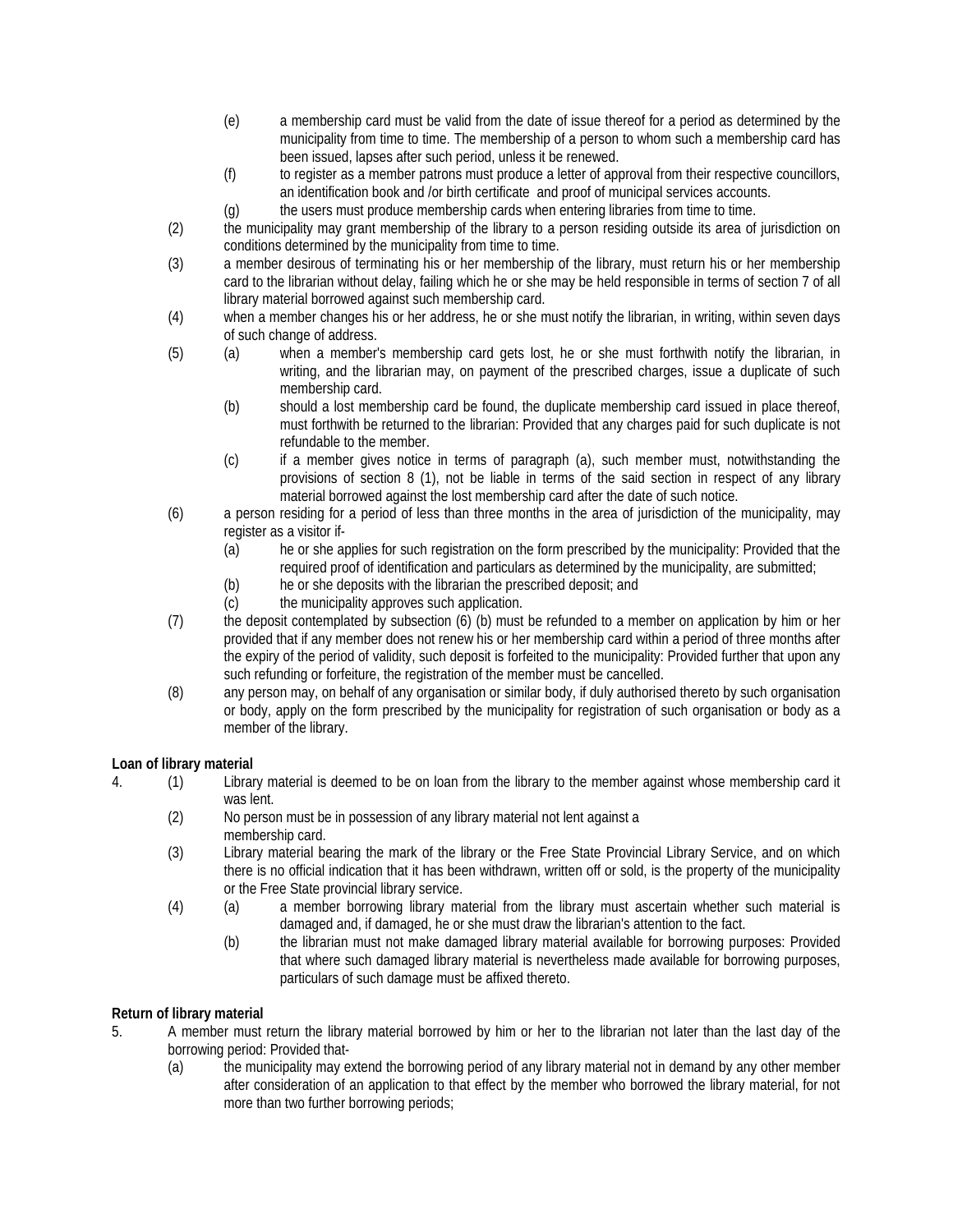- (b) a member is responsible for the return of library material borrowed by him or her, and should such member find it impossible to personally return such library material, he or she may return it in any other way;
- (c) a member who has borrowed library material must not keep it for more than three days after receipt of a written notice from the librarian that such library material is to be returned.

# **Overdue library material**

- 6. (1) Should a member not return library material borrowed against his or her membership card within the period stated in section 5 (a) or any period determined by the municipality, such member is liable for payment to the municipality of the prescribed fine for every week or portion thereof during which such member fails to return such library material.
	- (2) the municipality may exempt any person from the payment of such fine if he or she is satisfied that failure to return library material is due to circumstances beyond the borrower's control.
	- (3) in order to obtain overdue library material, a municipality may determine a fine free period for a time in which such library material may be returned.
	- (4) the municipality may add the current replacement cost of any outstanding library material to the monthly services account of the member or his or her legal guardian should all other efforts in terms of these by-laws fail to effect return of the library material.

## **Reservation of library material**

7. A member is allowed to reserve library material.

# **Lost and damaged library material**

- 8. (1) Should library material be lost or become damaged or deemed to be lost in terms of subsection (2), the member against whose membership card such library material was borrowed must, in addition to any fine or other charges for which he or she is liable for in respect of the said library material, be liable for payment to the Municipality of the purchase price thereof or an amount to make good the damage as may be determined by the Municipality, unless he or she replaces it with a copy of equal value or a copy acceptable to the Municipality.
	- (2) Library material retained by a borrower for more than three months calculated from the expiry date allocated to such material at the time of issuing or after granting any extension of the borrowing period, on receipt of a request to do so by registered post, fails to return library material within seven days, is deemed to be lost.
	- (3) Lost or damaged library material remains the property of the Municipality or the Free State Provincial Library Service.
	- (4) No further library material must be lent to a member who, in terms of subsection (1), is responsible for the loss of library material.

## **Handling of library material**

- 9. No person having library material in his or her possession, must either wilfully or negligently-
	- (a) fail to keep such material in a clean condition;
	- (b) expose or permit such material to be exposed to or be damaged by water, heat, fire, animals or any other thing;
	- (c) mutilate, deface, mark, crease or in any way damage such material or permit such material to be mutilated, defaced, marked, creased or damaged;
	- (d) remove or damage or permit to be removed or damaged any protective coverings of such material; or
	- (e) lend any such material to any unauthorised person.

# **Exposure of library material to contagious diseases**

- 10. (1) No person suffering from a contagious disease must borrow or handle any library material from the library and no person must allow another person suffering from a contagious disease, to handle such library material lent to him or her.
	- (2) Any person being in possession of such library material from the library which was exposed to a contagious disease, must immediately advise the librarian that such library material was so exposed.
	- (3) The Municipality must at least once a year fumigate the library and all associated buildings to prevent damage to books and furniture and the possible spreading of any contagious disease.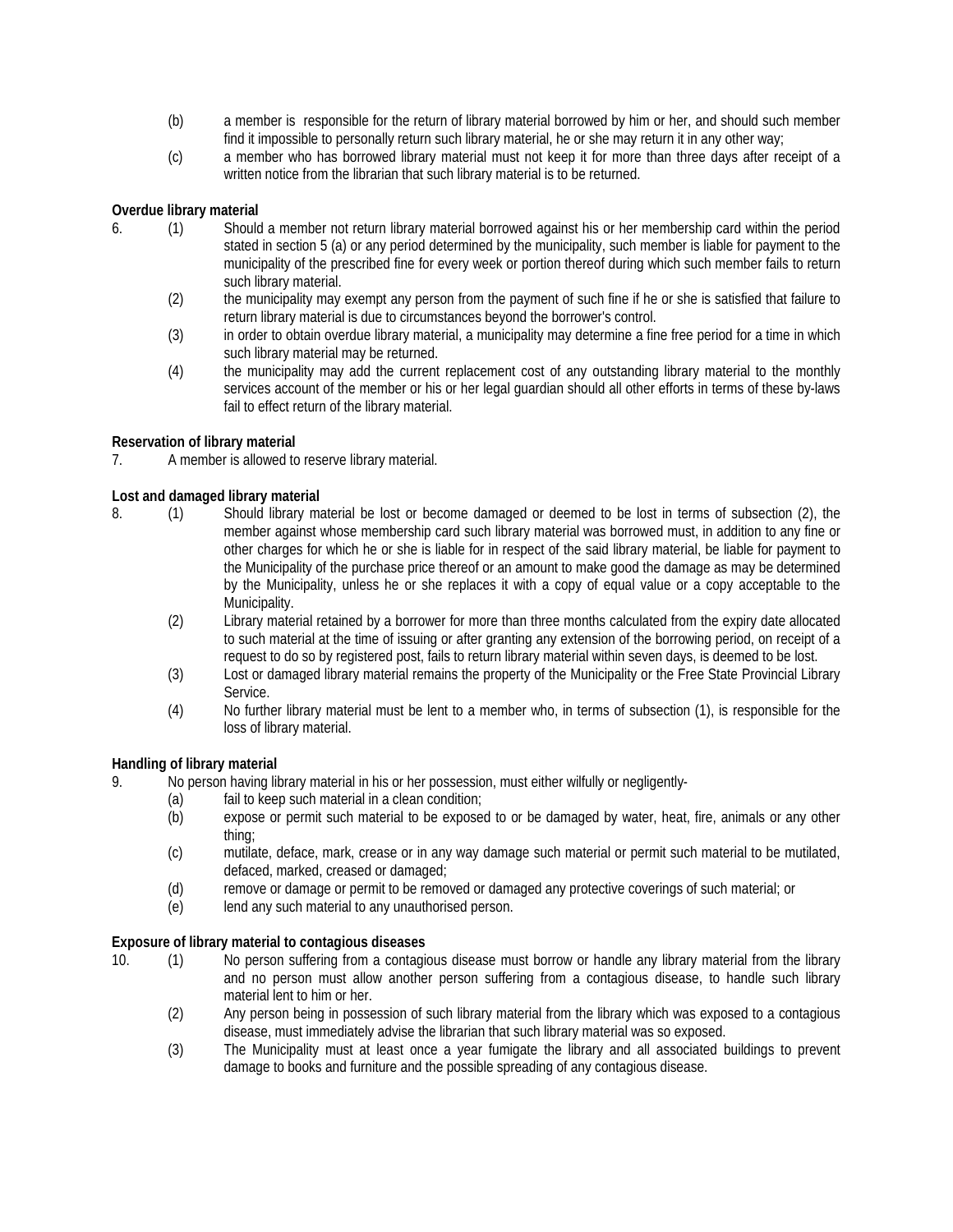# **Library material for special purposes**

11. Library material of a specialised nature must only be used in such parts of the library as are set aside by the Municipality for special purposes and must not be removed from the library or to any other part of the library without the permission of the librarian.

# **Use of the group activities hall**

- 12. (1) Approval for the use of the group activities hall vests in the Municipality subject to any conditions laid down by the Municipality.
	- (2) Any person who wishes to make use of the Activities Hall must pay to the Municipality the prescribed fee as may be determined by the Municipality from time to time.

## **Library hours**

13. A notice by the Municipality, setting forth the days and hours during which the library must be open to the public, must be displayed in a prominent place at or near the entrance thereto.

# **Posting of by-laws in the library**

14. The librarian must place a copy of these by-laws in a prominent place in the library and direct the attention of a user of the library thereto.

# **Offences**

- 15. No person must
	- (a) smoke in the library or any of its associate buildings;<br>(b) make use of a cell phone in a library to conduct a c
	- make use of a cell phone in a library to conduct a conversation or for any other reason, or fail to switch off any cell phone in his or her possession upon entering the library;
	- (c) conduct or participate in a conversation, read aloud, sing or whistle in the library in a manner which is disturbing to other persons present in the library building;
	- (d) impede, obstruct, disturb or in any other way annoy any other person in the legitimate use of the library;
	- (e) refuse to deliver any library material to the librarian within a reasonable time after being requested thereto verbally or telephonically;
	- (f) allow any child under his or her supervision to create a disturbance in the library;
	- (g) act in an uncouth or disorderly fashion;
	- (h) use unseemly, abusive or blasphemous language;<br>(i) lay a bet or gamble in any part of the library,
	- (i) lay a bet or gamble in any part of the library,<br>(j) recline, sleep, loiter or partake of refreshmen
	- recline, sleep, loiter or partake of refreshments in the library;
	- (k) cause or permit any animal under his or her supervision to enter or remain in the library;
	- (l) while using the library, refuse to comply with any lawful request of the librarian;
	- (m) bring any vehicle, carrier or container into the library without the permission of the librarian;
	- (n) distribute or deposit in the library for distribution, material for advertisement, publicity or any other purpose without the permission of the librarian;
	- (o) damage or deface any part of the library or any fitting, furniture equipment or contents thereof,
	- (p) supply a false name and address for the purpose of entering any part of the library or to benefit from any service rendered by the library:
	- (q) enter or remain in any part of the library if he or she is
		- (i) unclean on body or dress,
		- (ii) suffering from a contagious or infectious disease notifiable in terms of any law, or
		- (iii) under the influence of intoxicating liquor or drugs;
	- (r) enter or remain in any part of the library during the hours that such *a* library or part thereof is not officially open for service to the public;
	- (s) enter or leave the library by an entrance or exit not officially provided for the use of the public;
	- (t) enter or remain in any part of the library which is reserved for the use of the library staff,
	- (u) obstruct or block any entrance to or exit from the library;
	- (v) remove from the library or be in the possession of library material the loan whereof has not been registered by the librarian in terms of these by-laws;
	- (w) bring his or her bags, food and refreshments in to the library.